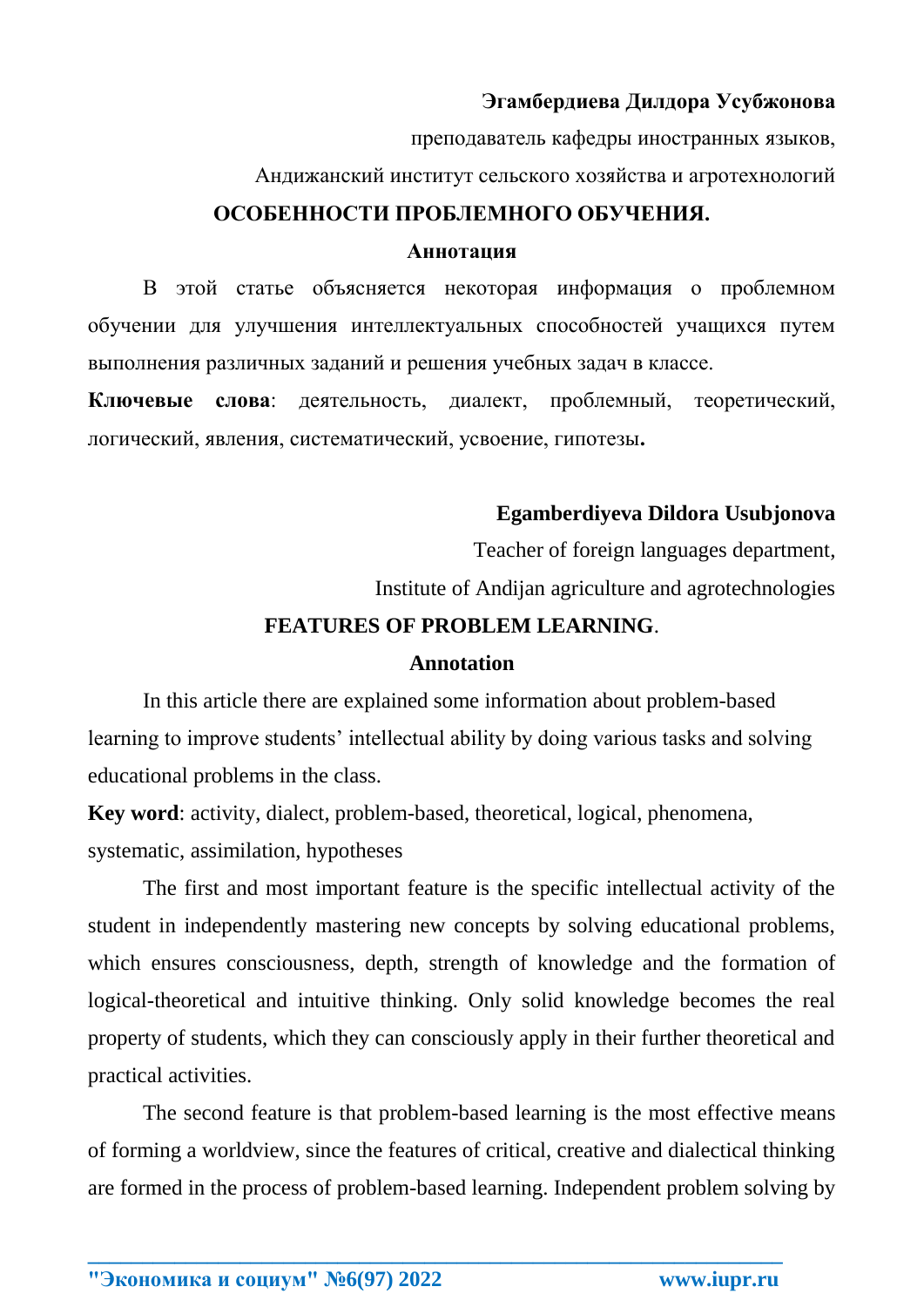students is also the main condition for the transformation of knowledge into beliefs, since only a dialectical approach to the analysis of all processes and phenomena of reality formulates a system of strong and deep convictions.

The third feature follows from the regularities of the relationship between theoretical and practical problems and is determined by the didactic principle of the connection between learning and life. Connection with life serves as the most important means of creating problem situations and a criterion for assessing the correctness of solving educational problems.

The fourth feature of problem-based learning is the teacher's systematic use of the most effective combination of various types and types of students' independent work. The specified feature lies in the fact that the teacher organizes the performance of independent work, requiring both the actualization of previously acquired knowledge and the assimilation of new knowledge and methods of activity.

The fifth feature is determined by the didactic principle of an individual approach. The essence of the difference between problem-based and traditional learning is that in traditional learning, the need for individualization is a consequence of the dialectical contradiction between the frontal presentation of new knowledge by the teacher and the individual form of their perception and assimilation by the student.

In problem-based learning, individualization is mainly due to the presence of educational problems of varying complexity, which are perceived differently by each student. Individual perception of the problem causes a difference in its formulation, putting forward various hypotheses and finding other ways to prove them.

The sixth feature of problem-based learning is its dynamism (moving interconnection of its elements). The dynamism of problem-based learning lies in the fact that one situation passes into another in a natural way based on the dialectical law of interconnection and interdependence of all things and phenomena of the material world.

As some researchers point out, there is no dynamism in traditional teaching; instead of problematicness, "categorical" prevails there.

**\_\_\_\_\_\_\_\_\_\_\_\_\_\_\_\_\_\_\_\_\_\_\_\_\_\_\_\_\_\_\_\_\_\_\_\_\_\_\_\_\_\_\_\_\_\_\_\_\_\_\_\_\_\_\_\_\_\_\_\_\_\_\_\_**